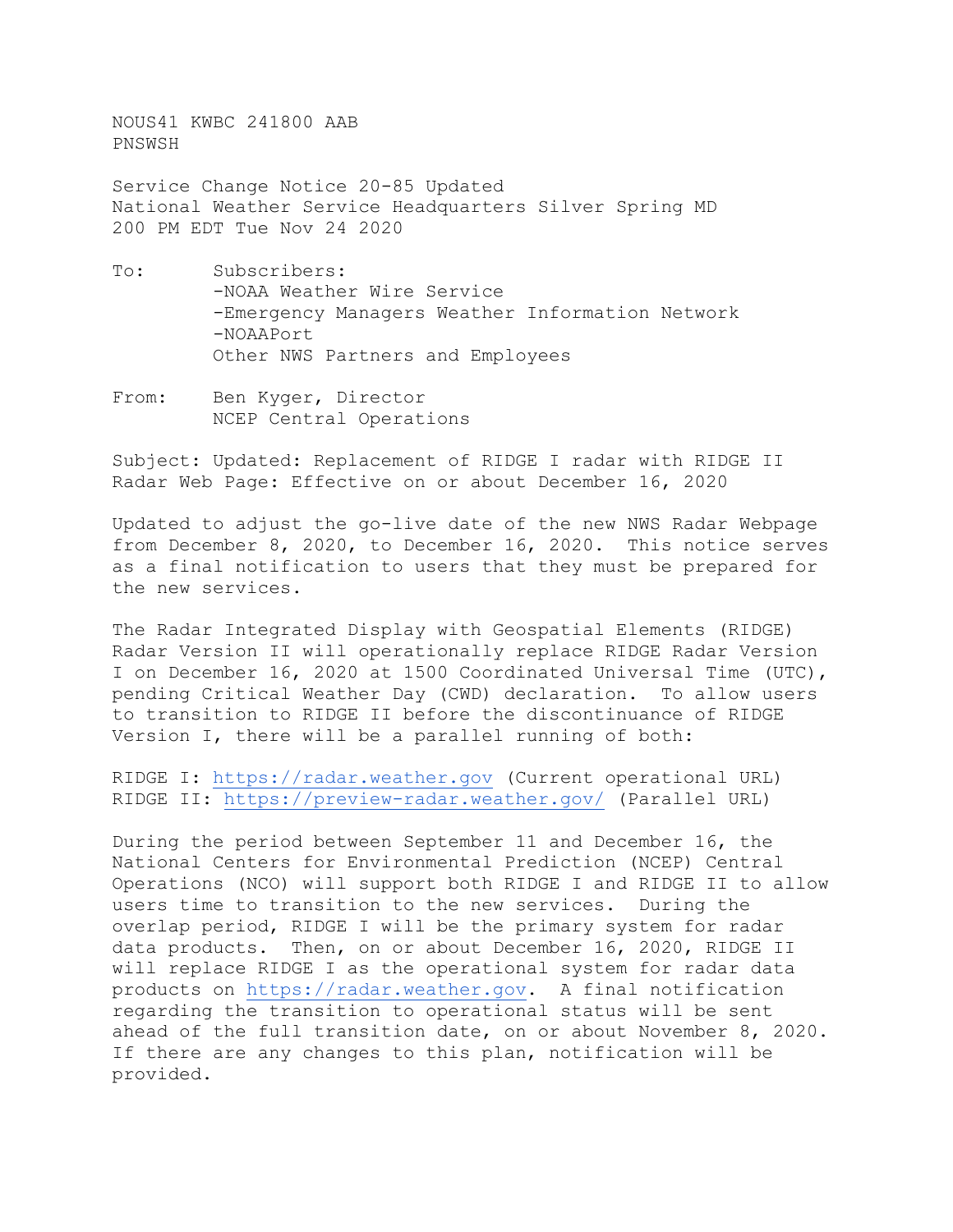RIDGE II will replace the FLASH-enabled RIDGE I with HTML5 and Javascript within a web-based and also mobile-friendly display. This display utilizes Multi-Radar Multi-Sensor (MRMS) datasets on an interactive map containing Open Geospatial Consortium (OGC) compliant layers. Along with the included radar products, users would also have the ability to display NWS long- and short-fused Watches, Warnings, and Advisories.

The web map is optimized for small and large screen devices. Users can bookmark a particular perspective of the map view or select and save a particular radar view. As a result, the current individual NWS radar web pages that display specific Weather Surveillance Radar-1988 Doppler (WSR-88D) Radar products will also be discontinued. These web pages  $(e,q, r)$ [https://radar.weather.gov/radar.php?rid=aaa;](https://radar.weather.gov/radar.php?rid=aaa) where aaa is the 3 letter identifier of the radar) will be discontinued along with RIDGE I.

The geoTIF images can be accessed at:

<https://mrmst.ncep.noaa.gov/data/RIDGEII/>

MRMS is undergoing its own upgrade and this test URL will change to a production URL on its go-live date. Please check Service Change Notice (SCN) 20-72 for the timing of that: [https://www.weather.gov/media/notification/pdf2/scn20-](https://www.weather.gov/media/notification/pdf2/scn20-72mrms_v12aaa.pdf) [72mrms\\_v12aaa.pdf](https://www.weather.gov/media/notification/pdf2/scn20-72mrms_v12aaa.pdf)

During the public comment collection period, the following issues were identified and resolved: issues with state overlay toggling capabilities; issues with the appearance of local radar identifiers; radar transparency levels of the NWS Watch/Warning/Advisory (WWA) overlays, and the radar product naming conventions (product descriptions). Additionally, bookmarking based on user selections has been enabled.

A second round of public comments identified the following issues that were resolved on 10/9/2020: - Generated radar base reflectivity gif images and animated gif images as replacements for Ridge1 static images. - Added PGUA BVEL layer configuration to required NEXRAD Level 3 Base Radial Velocity layers. - Updated the bookmarks to recenter on selected local radar. - Added Style Rules for displaying "Air Quality Alerts" and

"Tropical Cyclone Statement" hazard products.

- Updated radar stations properly show status.